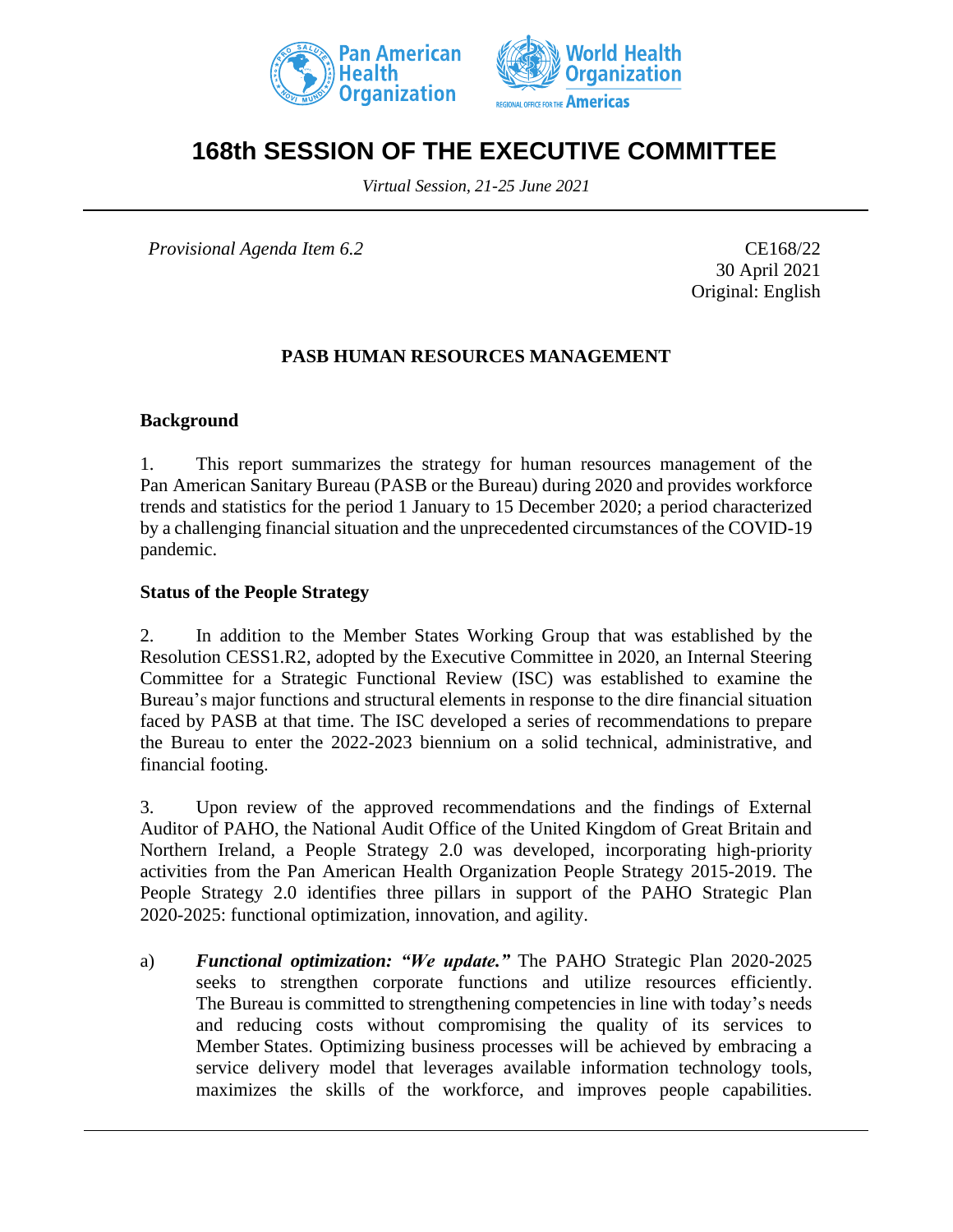The Bureau will regularly examine job profiles, define roles, and establish clear expectations of skills and behaviors to achieve organizational goals and enable career progression.

- b) *Innovation: "We transform."* Continuous innovation will support the Bureau's ability to remain relevant as the world transitions from physical offices to increasingly virtual workplaces, with greater reliance on artificial intelligence to perform tasks traditionally undertaken by humans. A workforce that embraces new technology and assumes responsibility for skills renewal will allow the Bureau to respond to evolving needs of Member States in a timely and effective manner. Expanding efforts to promote and recruit diverse candidates, including young and new talent, will allow the Bureau to further diversify its skill set and enhance its response capacity.
- c) *Agility: "We deliver."* The Bureau must be able to respond to public health emergencies and to Member States' needs as they arise. To do so, the Bureau must eliminate constraints where possible and equip managers and staff to assume changing roles and make informed decisions on behalf of the Organization. An adaptable workforce requires a mix of experts and generalists who possess critical thinking skills and the ability to absorb new information, enabling them to respond to changing demands and work environments.

4. Implementation of the People Strategy is a corporate commitment that requires full engagement of management and personnel. Based on lessons learned from the 2015-2019 Strategy, the People Strategy 2.0 will identify business owners for all activities and allocate funds for the successful implementation of each activity. A roadmap was developed with an estimated budget of US\$ 4.1 million for the period 2021-2025.

### **Human Resources Management Activities in Response to the COVID-19 Emergency**

5. After the World Health Organization (WHO) declared the outbreak of COVID-19 as a pandemic on 11 March 2020, the Bureau prioritized the development of procedures and protocols to prevent or minimize exposure of its personnel to COVID-19. These procedures were integrated into the PAHO Business Continuity Plan.

6. In March 2020, an Emergency Telework Standard Operating Procedure (SOP) was launched for all duty stations to facilitate business continuity while protecting the health, safety, and well-being of all PAHO personnel. Administrative Guidelines for Staff on the Novel Coronavirus (COVID-19) Outbreak were also published. The Guidelines provide information applicable to all staff members; they are aligned with the guidelines adopted by the UN common system organizations and are compatible with the rules, policies, and special measures approved in response to the emergency. Publication of the SOP and Guidelines at the outset of the emergency established a common approach to the most important aspects of managing staff members during the pandemic.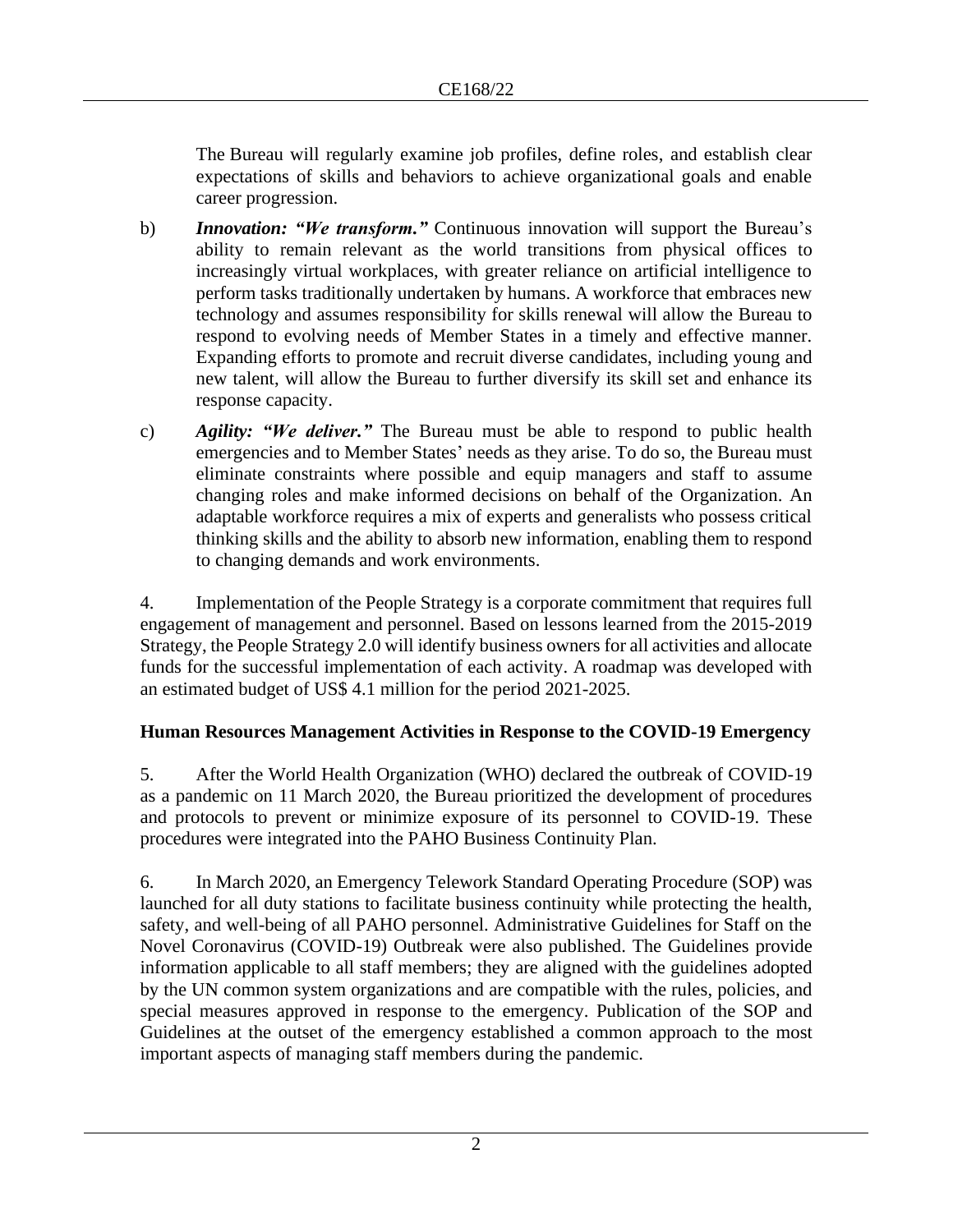7. The cloud-based PASB Management Information System (PMIS) in conjunction with the suite of virtual platforms and the digitization of corporate documents allowed staff members to transition to telework without any major disruptions to business continuity. This proved to be critical to the Bureau's ability to provide technical cooperation to the Region of the Americas as Member States grappled with the impact of the pandemic on their health systems.

8. Several special measures were approved to introduce flexible arrangements for the duration of the COVID-19 emergency period. New staff were onboarded at their place of recruitment when the travel restrictions imposed by each country limited their ability to travel to their official duty station. Telework from outside the duty station was authorized for existing staff when appropriate. This additional flexibility allowed staff members to effectively manage both their work and their personal responsibilities.

9. Since the public health emergency began, numerous outreach and communication initiatives have been undertaken. A COVID-19 intranet page was created and is updated regularly with general information and frequently asked questions regarding emergency telework, travel, health and well-being, and visas. Dialogues were organized with all personnel and frequent information bulletins were published. Guidance was prepared and communicated to all duty stations on managing the occupancy of premises safely and defining the conditions for a future phased return to premises.

10. The lessons learned during this period of emergency telework have provided valuable information for the review of telework policies and practices that support flexible work arrangements for staff, allowing them to better manage professional and personal commitments. Increased use of flexible working arrangements also allows the Bureau to generate efficiencies and savings through the reduction of administrative expenses. The Bureau will build upon the lessons learned for the development of a new post-pandemic telework policy.

### *Duty of Care*

11. In consideration of the closures of schools and daycare centers and other disruptions to family support services, managers were encouraged to exercise maximum flexibility regarding work schedules, noting the impact of the pandemic on personnel and their families. In return, personnel were expected to continue to deliver their assigned tasks or avail themselves of leave as needed.

12. The support to all personnel continued with a series of webinars on mental health and ergonomics for teleworking offered by an in-house counselor and external providers to help manage the effects of the pandemic. Fear, grief, and loss created a new range of physical and mental issues among the Bureau's personnel. The psychological counselor was available to provide support to personnel in Headquarters and country offices. This service complemented the existing external Employee Assistance Program available to personnel based in Washington, DC.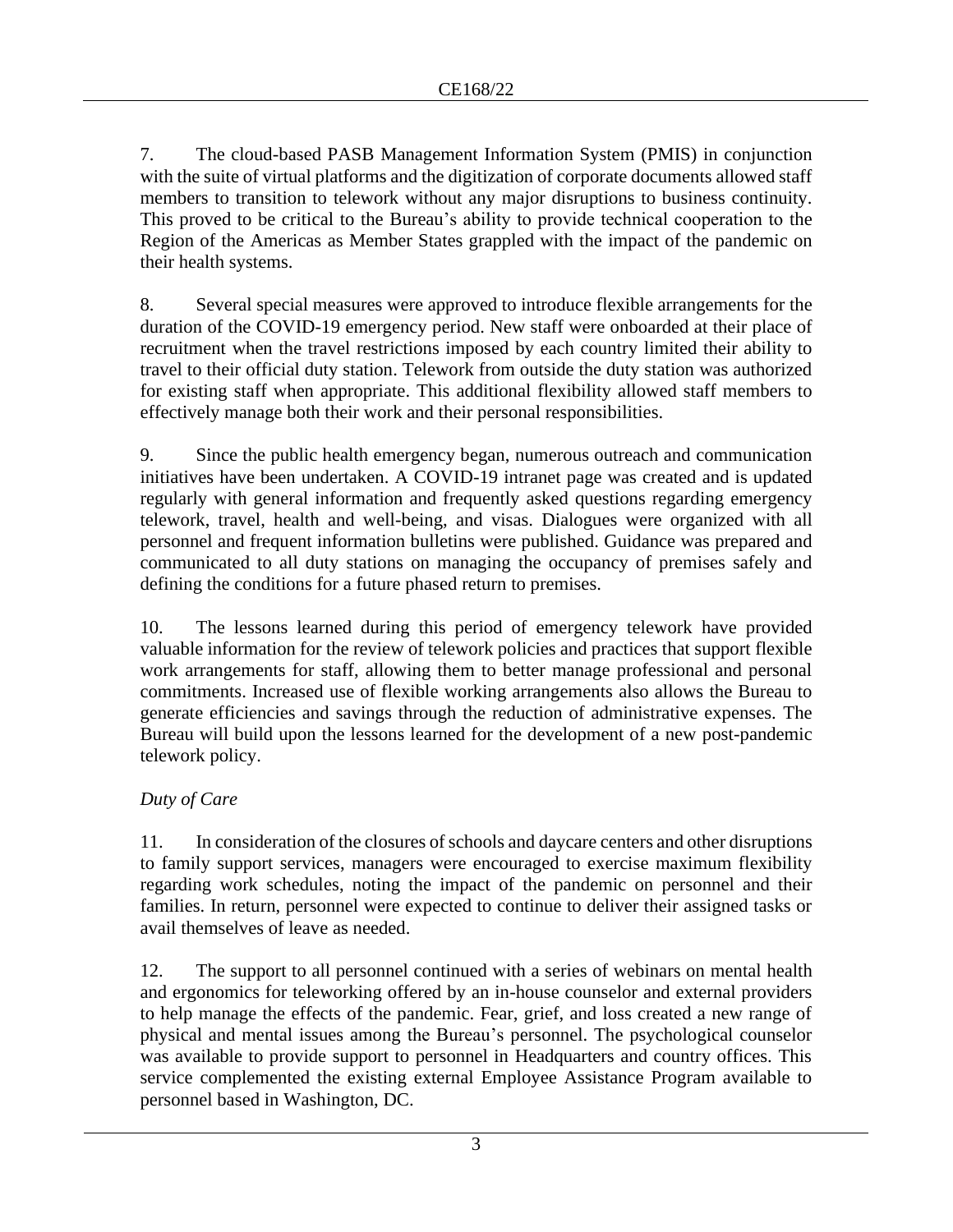13. The health and well-being webpage was enhanced to include information about the pandemic, provide travel guidance, update information on psychological and medical support including medical evacuation procedures, and provide a form for the reporting of positive COVID-19 cases. A centralized reporting system and dashboard of COVID-19 cases affecting personnel were created to provide transparent data to all personnel. Individualized follow-up of reported, confirmed, and probable cases of COVID-19 among the Bureau's personnel was conducted by the Health and Wellbeing Unit utilizing a contact tracing protocol. As of 31 December 2020, 72 personnel had tested positive for COVID-19 during the 2020 calendar year, with one death. None of the cases required medical evacuation.

14. Since the declaration of the pandemic, a pandemic insurance policy was made available to consultants responding directly to the COVID-19 emergency. This insurance offers full coverage of accidents, emergency illness, and non-emergency illness and has double the coverage limit of the normal contingent worker insurance. All eligible consultants are now covered. In order to comply with safety protocols and insurance requirements for service-incurred events, the telework framework was adjusted in the PMIS system to allow all personnel to register more than one telework location: their physical work location in the duty station and alternate location outside of the duty station if any.

15. Prolonged working hours in support of the Bureau's response to the public health emergency and increased stress levels were reported by some personnel in all duty stations. In December 2020, a virtual recognition ceremony took place to celebrate the resilience and outstanding work of all personnel during a challenging year.

### **Talent Management**

### *Planning, Recruitment, and Selection*

16. The human resources planning process enables managers to identify the number, composition, skills mix, and competencies of personnel needed to fulfill the Bureau's commitments in the coming biennium in line with the PAHO Strategic Plan 2020-2025. Due to unprecedented budgetary constraints experienced during the first six months of 2020, the Bureau implemented cost-containment measures that included a hiring freeze on all external hires for fixed-term and short-term positions funded with flexible funds, except for critical positions at the P5 grade level and above. This impacted the implementation of approved human resources (HR) plans and the time needed to fill positions, which averaged 180 days in 2020.

17. In August 2020, after the solvency situation improved, the cost-containment measures were eased to allow for temporary and fixed-term contract extensions of existing staff for the duration of the biennium. In addition, actions to fill certain vacant critical positions were initiated. In total, 40 positions were filled with fixed-term appointments: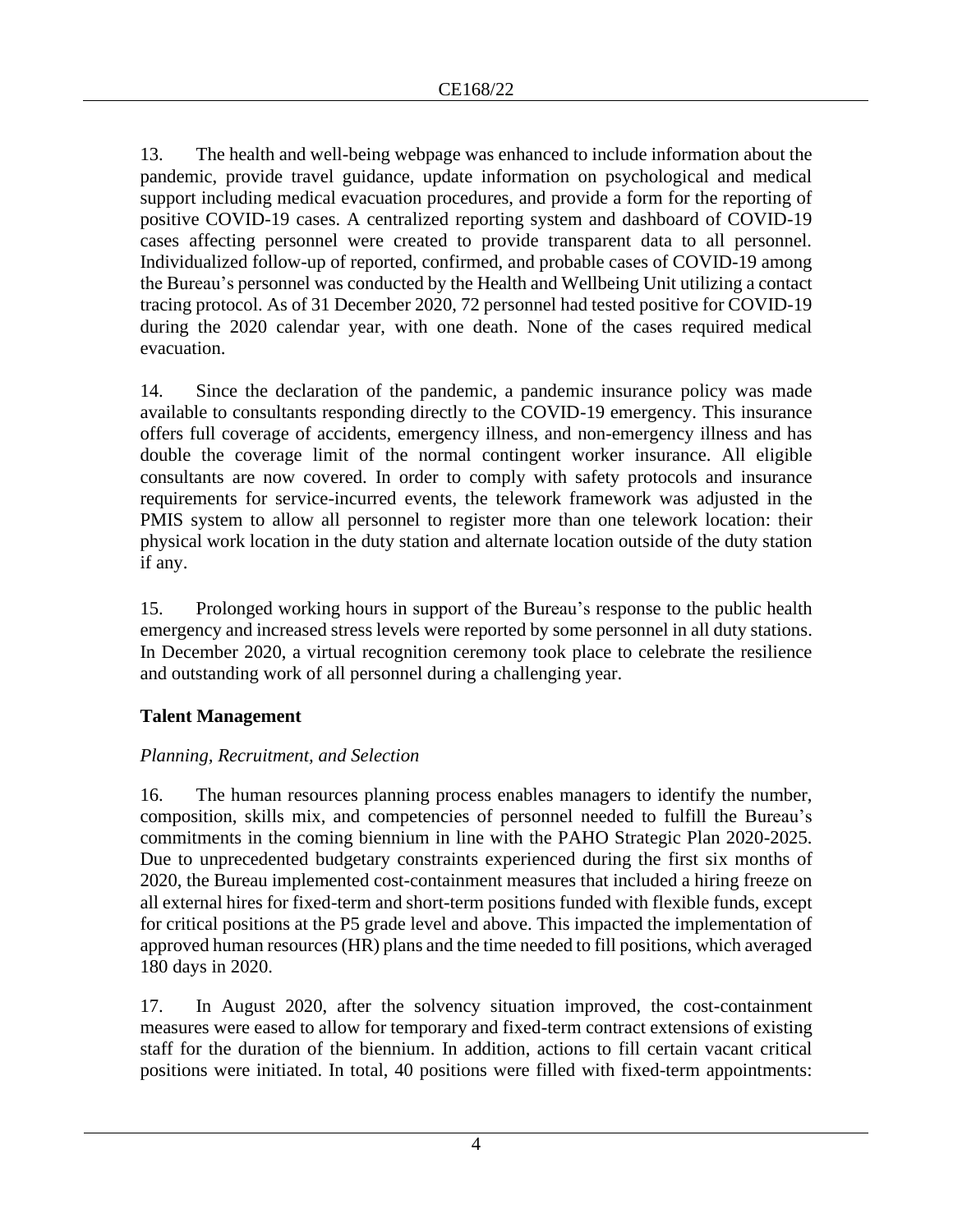24 international professionals, three national professional officers, and 13 general service positions.

18. The human resources planning process provides the Bureau each biennium with the opportunity to review staffing and the contractual modalities available to implement the Program Budget at national, subregional, and regional levels. The degree of predictability of funding has a direct impact on the type of contractual mechanisms available to the Bureau. When the timing of funding availability is uncertain, as was the case during most of 2020, the Bureau is unable to make contractual commitments to new fixed-term staff and is forced to rely on contingent workers to deliver technical cooperation. While contingent workers, especially consultants, should be engaged for specific products or services, such as supporting emergency response or time-limited projects, a significant proportion of contingent workers were hired to undertake core functions that should be performed by staff.

19. A strategic balance between staff with fixed-term appointments and contingent workers hired for shorter durations will be difficult to achieve without predictable funding of the Program Budget. While managing the unprecedented delays in payments of assessed contributions during 2020, Executive Management continuously engaged with staff and the Bureau's staff association to foster transparency and address the uncertainty, confusion, and other emotions associated with the potential loss of employment. Managing the expectations of staff and the contingent workforce through the duration of their contractual arrangements will continue to be necessary.

20. The Bureau also intends to complement its workforce through partnerships with Member States and other UN system agencies to meet its staffing needs. Greater utilization of the Junior Professional Officer program, through WHO and with the support of Member States, will rejuvenate the workforce and support the development of young professionals in the public health field. A partnership with United Nations Volunteers would also enable the Bureau to integrate qualified and experienced professionals who are interested in PAHO's work. UN Volunteers can be recruited quickly and flexibly for assignments ranging in length from three months to four years; they are thus a cost-effective solution that would allow the size of workforce to fluctuate when and where needed.

21. Obtaining the services of professionals through networks, alliances, and partnerships will be necessary to supplement the Bureau's capabilities in functional and behavioral competencies of interest. Collaborating centers present an opportunity to obtain the expertise of professionals who could be seconded or loaned on sabbatical leave to the Bureau for a limited period of time.

### *Succession Planning*

22. During the biennial HR planning process, managers review all positions held by staff members expected to retire during the coming biennium and recommend whether to retain the positions and recruit replacements or reprofile or abolish the positions. Due to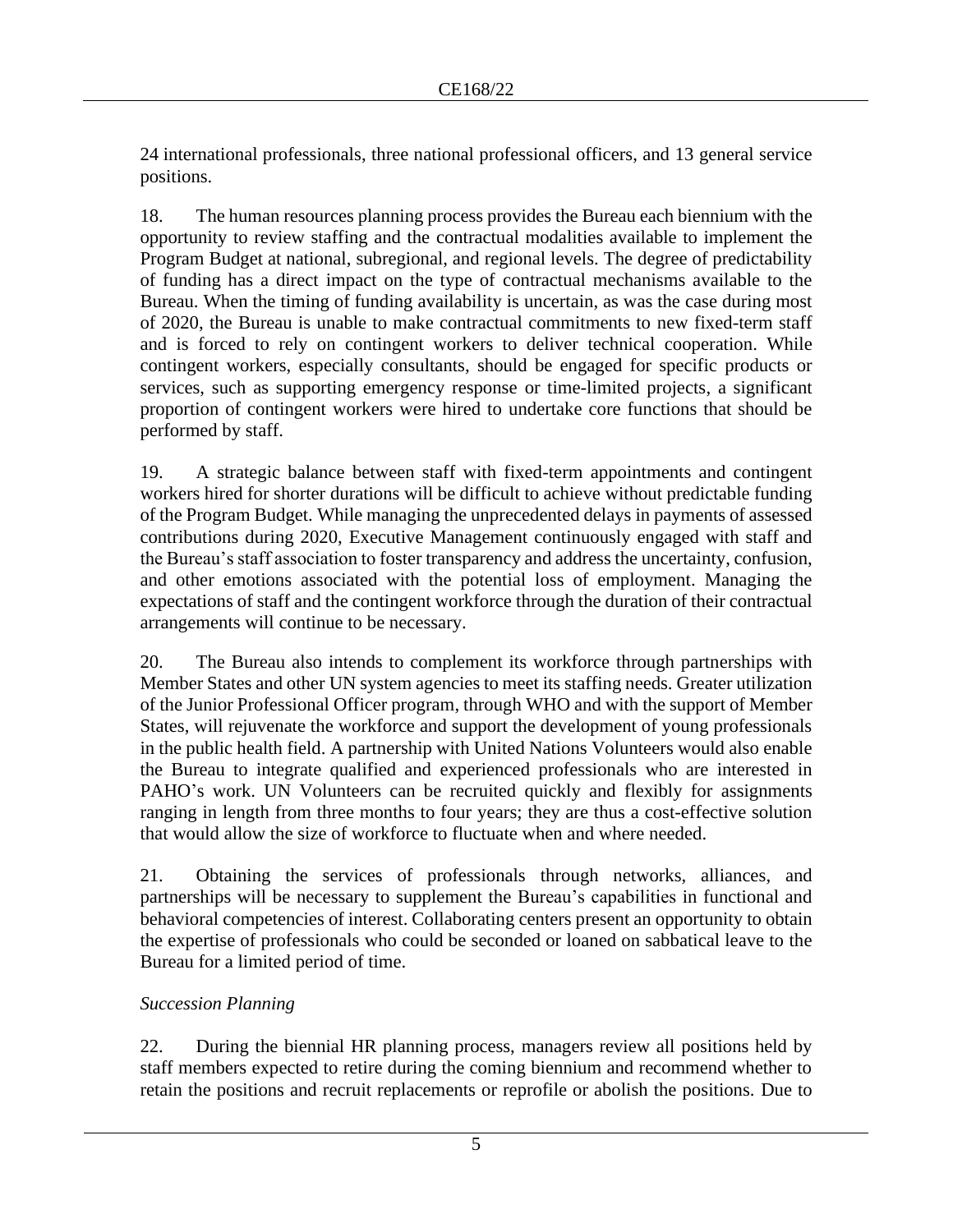the importance of gender balance among senior management, PASB conducted a special review during 2020. Since five female heads of PAHO/WHO Representative (PWR) Offices will retire from the Bureau in the next three years, PASB created a special program for succession planning. In order to maintain the achievements in gender parity and offer the same development opportunities to male and female internal candidates seeking PWR positions, a mentoring program was established. This program is available to all PAHO staff members in the head of country office roster and those whose inclusion in the roster is pending the completion of additional development activities based on their assessment results.

23. Additionally, the Bureau is using rosters for administrative officer positions that become vacant due to separation or reassignment of the incumbent. This mechanism has proven to be a very effective way to fill these positions in a timely manner. An enhancement of the PMIS talent module will allow the Bureau to make greater use of rosters in more job families and grade levels in the future.

### *Management, Leadership, and Training*

24. Several virtual outreach activities were conducted to provide all personnel with information on the learning platforms and wide range of courses offered through the iLearn Learning Management System and LinkedIn Learning, the creation of learning plans in PMIS, and the tracking of learning hours. A series of informative sessions on benefits and entitlements, use of the HR corporate recruitment platform, and CV writing were also offered to staff.

25. Management, leadership, and coaching programs were merged in 2019 into a comprehensive program to develop the capacity of current PASB managers. In 2020, leadership training was extended to include mid-level managers and some senior general service staff. A group of 30 supervisors and mid-level managers participated in the E-Management Certificate Program to strengthen their managerial skills and competencies. This program is offered through the United Nations System Staff College.

26. The Bureau also offered the Language Program, which facilitates the learning of PAHO's four official languages. During 2020, two cohorts participated in the program through instructor-led virtual classes. This learning program continues to be in great demand and highly appreciated by personnel.

#### **Streamlining of Administrative Functions**

### *Digitization of Human Resources Records*

27. At the beginning of 2020, the Bureau completed the digitization of all human resources records to an electronic platform. All human resources management records were scanned as part of a document digitization and cloud storage solution. These included management and coordination documents, as well as post classification, recruitment, temporary staffing, career development, personnel, and career files. This digitization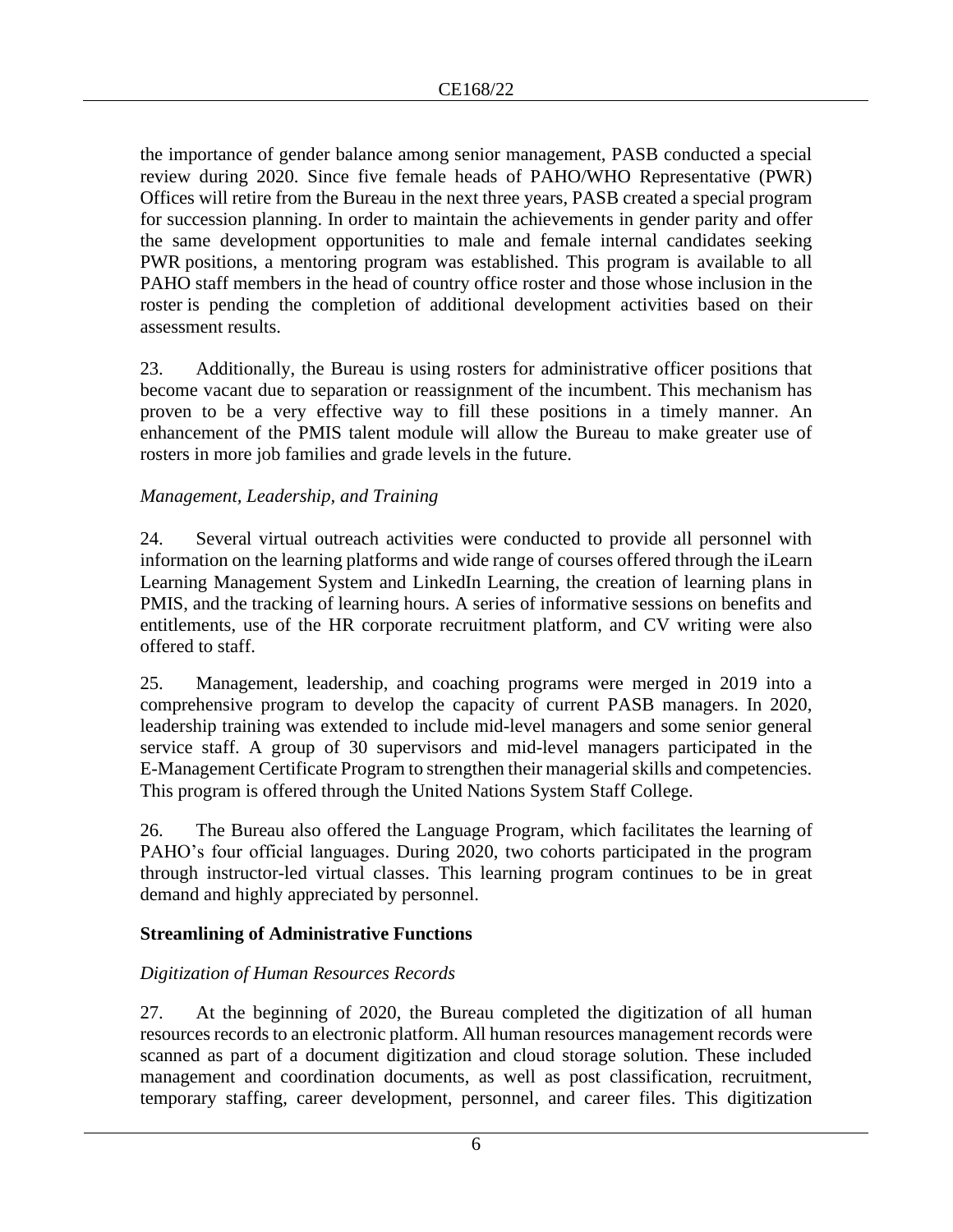enabled remote access to all personnel and staff records, allowing business continuity during the emergency telework period.

### *2019 Annual Verification Process*

28. Using the capabilities of PMIS, the annual verification of dependents was carried out between August and October 2020. While the annual verification process is normally launched on 1 May every year, the start of the process was delayed in consideration of the extended deadline provided to US citizens and residents to submit tax returns. The annual verification exercise was completed on 31 October 2020 with a response rate of 100%.

### *Insurance for Interns, Volunteers, and Temporary Advisors*

29. A potential gap in insurance coverage for interns, volunteers, and temporary advisors was eliminated by registering their insurance directly in the provider's online portal at the time of hiring rather than sending a monthly list to WHO for processing.

### **Administration of Justice**

30. From January to December 2020, there was one case concerning allegations of wrongdoing involving PAHO personnel that led to the imposition of administrative or disciplinary action. As of 31 December 2020, other cases of alleged wrongdoing in 2020 were under review and may be subject to administrative or disciplinary action in 2021.

| <b>Nature of Wrongdoing</b> | <b>Category of Staff</b>                | <b>Administrative/Disciplinary</b><br><b>Action</b> |
|-----------------------------|-----------------------------------------|-----------------------------------------------------|
| Inappropriate behavior      | <b>International PAHO</b><br>consultant | Termination of contract                             |

#### **PASB Workforce**

31. The annex to this document provides the annual workforce statistics as of 15 December 2020 (or other year as indicated). It includes information regarding the number of personnel in the Bureau and an analysis of their distribution by type of contract, sex, location, and other staffing data, with five-year trends noted.

#### **Action by the Executive Committee**

32. The Executive Committee is invited to take note of this report and provide any comments it deems pertinent.

Annex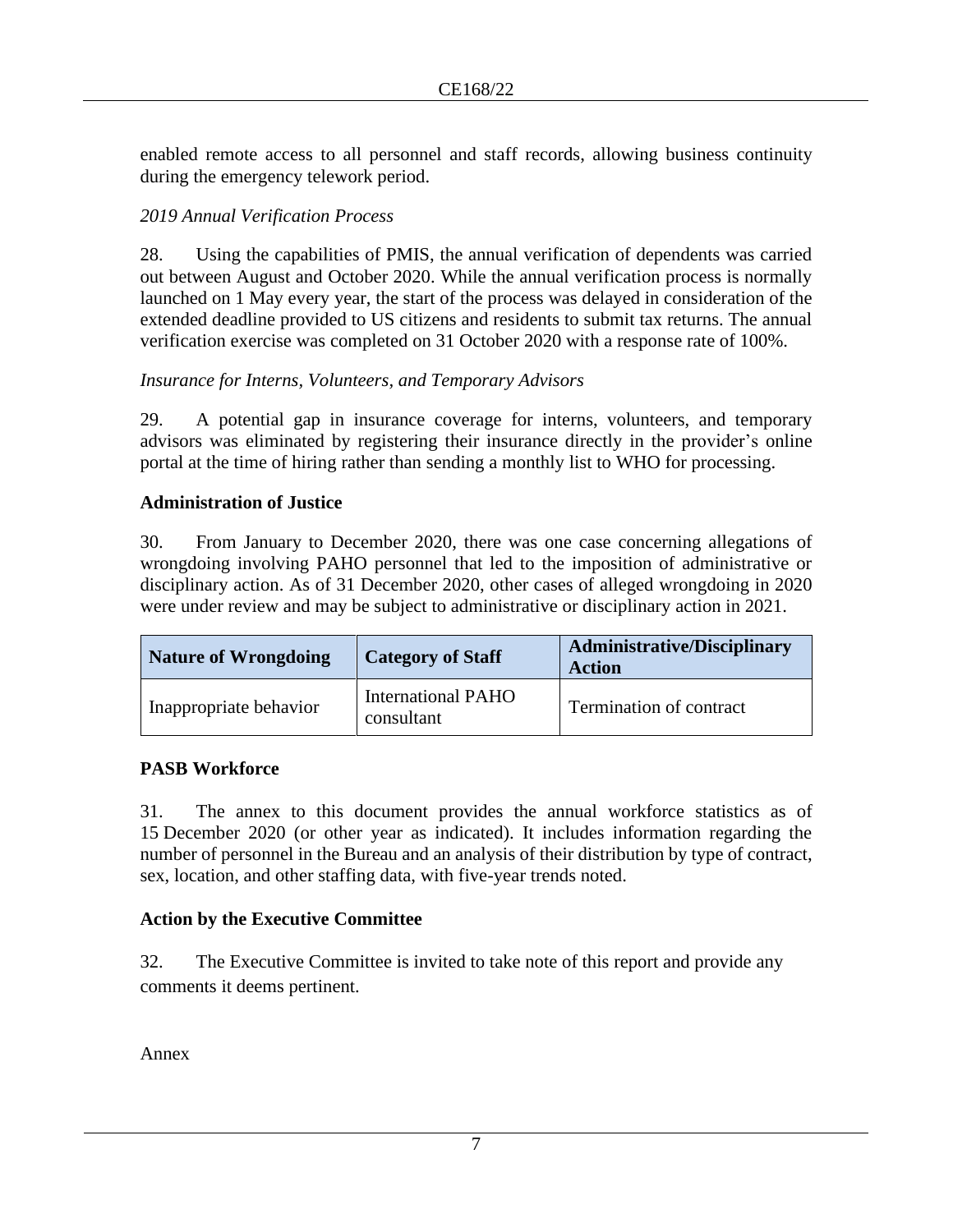#### **Annex**

#### **PASB STAFFING STATISTICS**

#### **Report by the Pan American Sanitary Bureau**

1. This report provides data from the PASB Management Information System (PMIS) on the profile of PASB human resources as of 15 December 2020, unless otherwise specified. It includes information regarding the number of personnel in the Bureau by type of appointment, type of contract, sex, nationality, grade, location, and years of service.<sup>1</sup> As of 15 December 2020, the Bureau employed 799 staff members and 1,237 individuals working under several non-United Nations personnel contractual mechanisms. The report also contains information regarding the movement of international professional staff between duty stations; inter-agency mobility including transfers, secondments, and loans to other United Nations system organizations; and employment of retired staff. Where deemed relevant, data for the last five years were included to provide a trend analysis.

#### **Fixed-Term Appointments**

#### *Fixed-Term Appointments of One to Five Years*

2. As of 15 December 2020, PASB had a total of 728 staff members on either a fixed-term appointment of one to five years or a career-service appointment, $2$  compared with 770 as of 31 December 2019. The number of staff with fixed-term appointments decreased by 4% and 6% in the international professional and general service categories, respectively. There was a 15% decrease in number of staff in the national professional officer category, from 62 staff members in 2019 to 53 in 2020.

#### *Fixed-Term Appointments: Distribution by Sex*

3. With respect to staff in the international professional and national professional officer categories, PASB maintained a distribution of 51% female and 49% male staff in 2017, 2018, 2019, and 2020 (Table 1). When considering only international professional staff, gender parity was attained, with a total of 219 male and 219 female staff members. In the national professional officer category, there were more female than male staff, with women representing 57% of employees in that category (30 of 53). In the general service category, women represent 73% of all fixed-term appointments (173 of 237).

<sup>1</sup> The number of staff with fixed-term appointments includes staff members on special leave as of 15 December 2020.

<sup>&</sup>lt;sup>2</sup> The career-service appointment was discontinued in 2002. Staff members who held such appointments on 1 July 2002 and who remain below grade P6/D1 retain those appointments until they separate from the Bureau.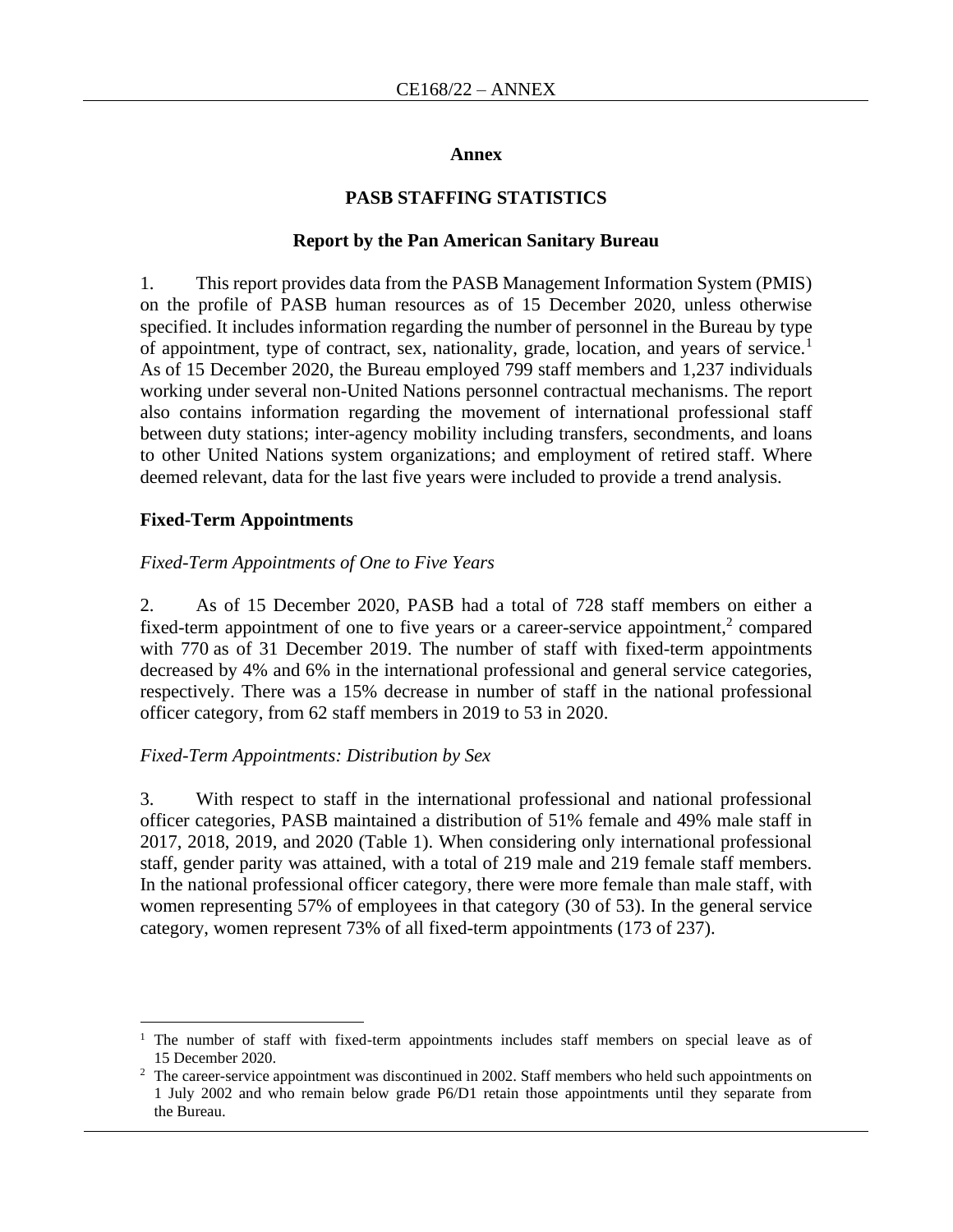| <b>Headquarters</b><br>Grade*   |                |               |                |               | <b>PWR Offices/Centers</b> |               |               |               | All         |               |               |               |
|---------------------------------|----------------|---------------|----------------|---------------|----------------------------|---------------|---------------|---------------|-------------|---------------|---------------|---------------|
|                                 | <b>Male</b>    | $\frac{0}{0}$ | Female         | $\frac{0}{0}$ | <b>Male</b>                | $\frac{0}{0}$ | <b>Female</b> | $\frac{0}{0}$ | <b>Male</b> | $\frac{0}{0}$ | <b>Female</b> | $\frac{0}{0}$ |
| UG1                             |                |               |                | 100%          |                            |               |               |               |             |               |               | 100%          |
| UG <sub>2</sub>                 |                |               |                | 100%          |                            |               |               |               |             |               |               | 100%          |
| UG <sub>3</sub>                 |                | 100%          |                |               |                            |               |               |               |             | 100%          |               |               |
| D2                              | $\overline{c}$ | 100%          |                |               |                            | 100%          |               |               | 3           | 100%          |               |               |
| D1                              | 11             | 79%           | 3              | 21%           |                            |               | 3             | 100%          | 11          | 65%           | 6             | 35%           |
| P <sub>6</sub>                  | 6              | 86%           |                | 14%           | 6                          | 55%           | 5             | 45%           | 12          | 67%           | 6             | 33%           |
| P <sub>5</sub>                  | 17             | 57%           | 13             | 43%           | 9                          | 56%           | 7             | 44%           | 26          | 57%           | 20            | 43%           |
| P4/NOD                          | 54             | 48%           | 59             | 52%           | 63                         | 57%           | 47            | 43%           | 117         | 52%           | 106           | 48%           |
| P3/NOC                          | 26             | 39%           | 40             | 61%           | 9                          | 35%           | 17            | 65%           | 35          | 38%           | 57            | 62%           |
| P <sub>2</sub> /NO <sub>B</sub> | 12             | 35%           | 22             | 65%           | 17                         | 49%           | 18            | 51%           | 29          | 42%           | 40            | 58%           |
| P1/NOA                          |                | 33%           | $\overline{2}$ | 67%           | 7                          | 41%           | 10            | 59%           | 8           | 40%           | 12            | 60%           |
| <b>Total</b>                    | 130            | 48%           | 142            | 52%           | 112                        | 51%           | 107           | 49%           | 242         | 49%           | 249           | 51%           |

### **Table 1. Fixed-Term International Professional and National Professional Officer Staff, Distribution by Grade, Sex, and Organizational Location, 2020**

\*P: Professional staff; NO: National Professional Officer; D: Director level (e.g., Director of Administration, Department Director); UG: Ungraded (Director, Deputy Director, and Assistant Director).

| <b>PAHO/WHO REPRESENTATIVES</b> |               |        |               |  |  |  |  |
|---------------------------------|---------------|--------|---------------|--|--|--|--|
| $(P5-D1)$                       |               |        |               |  |  |  |  |
| <b>Male</b>                     | $\frac{0}{0}$ | Female | $\frac{0}{0}$ |  |  |  |  |
| 12                              | 50%           | 12     | 50%           |  |  |  |  |

4. Although the Bureau attained gender parity in the international professional category, an examination of staff distribution by grade and sex shows that women were overrepresented at the lower grade levels and underrepresented at the higher grade levels (P4/NOD to D2). At the P1/NOA grade level there was no change in the number of male staff and a decrease from 15 female staff in 2019 to 12 in 2020, representing 60% of that grade grouping. The percentage of P2/NOB posts held by women increased from 52% (37) in 2018 and 57% (39) in 2019 to 58% (40) in 2020. With decreases in the total number of male and female staff at the P3/NOC level, women accounted for 62% of that grade grouping compared to 58% representation in 2019. Female representation at the P4/NOD level remained at 48%, although there was a decrease in total number from 117 in 2019 to 106 in 2020.

5. There was an increase in the number of male staff at senior levels of the Bureau, with men representing 57% of the P5 posts (26 posts in 2019 and 2020), 67% of P6 posts (increasing from 10 in 2019 to 12 in 2020), 65% of D1 posts (increasing from 9 in 2019 to 11 in 2020), and 100% of D2 posts (increasing from two in 2019 to three in 2020). Of the three ungraded (UG) posts, two are occupied by women and one by a man. Additional efforts will be required to bridge the gender gap, as the majority of senior positions are still held by men. While outreach activities can expand the pool of qualified female candidates, a Skills and Competencies Gap Analysis will help male and female staff address their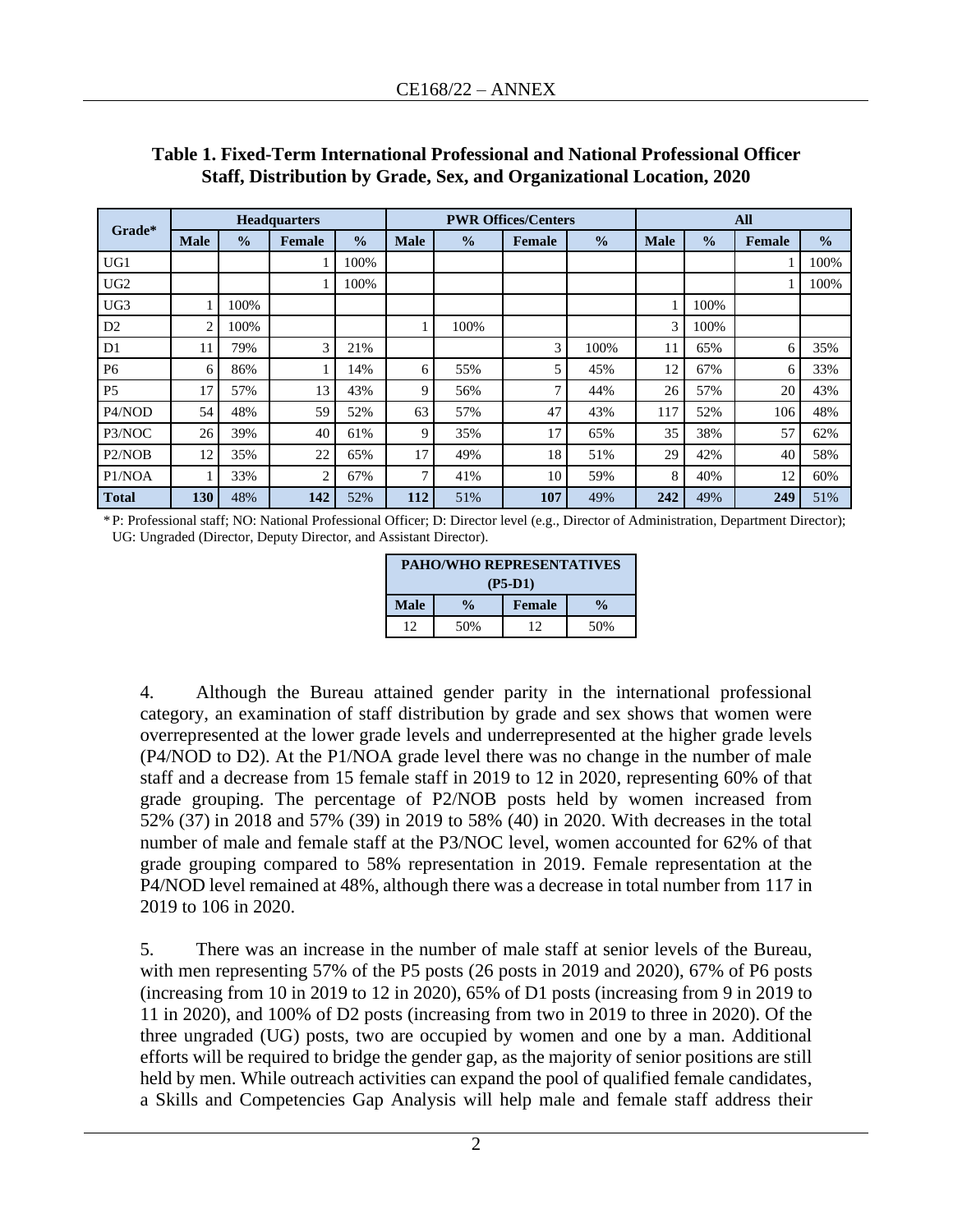learning and development needs to render themselves more relevant in a competitive labor market. Staff members will have an opportunity to build their capacities to become more competitive at senior levels. There was gender parity among PAHO/WHO Representatives in the countries, with an increase in male representation from 48% (11) men in 2019 to 50% (12) in 2020 (Table 1).

6. There have been more male than female international and national professional officer staff in PAHO/WHO Representative (PWR) Offices and Pan American Centers in each of the past five years (Figure 1). During that same period, there were more women than men assigned to international professional positions in Headquarters. In percentage terms, women accounted for 52% of Headquarters staff (142 of 272) and 49% of staff in PWR Offices and Pan American Centers (107 of 219).

#### **Figure 1. Fixed-Term International Professional and National Professional Officer Staff, Distribution by Sex and Organizational Location, 2016-2020**



#### *Fixed-Term Staff: Distribution by Category*

7. Of the 728 staff members, 438 (60%) were in the international professional category,<sup>3</sup> 53 (7%) were in the national professional officer category, and 237 (33%) were in the general service category (Figure 2 and Table 2). This represents the lowest number of national officer and general service staff with fixed-term appointments over the past

<sup>&</sup>lt;sup>3</sup> References to the international professional category throughout the document include staff in the professional and higher categories (P1-D2) and ungraded officials.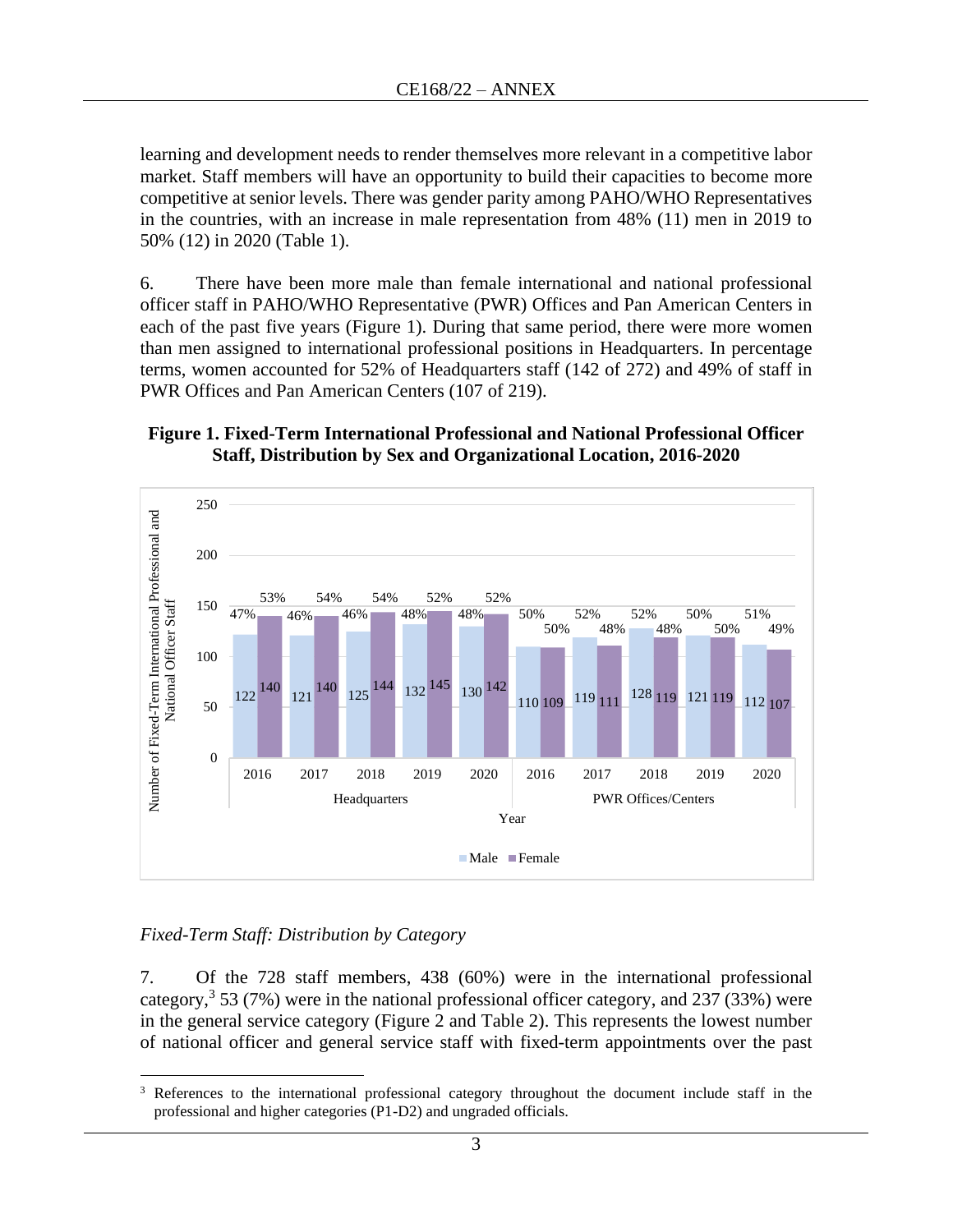four years. In the national professional officer category, there was a decrease from 62 staff members in 25 duty stations in 2019 to 53 staff members in 24 duty stations in 2020. In the general service category, the number of staff decreased from 253 in 2019 to 237 in 2020. An examination of this 6% decrease shows a greater reduction in general service staff in PWR Offices than in Headquarters. In 2020 there were 96 general service staff in 25 duty stations compared to 110 general service staff in 26 duty stations in 2019. This represents a 13% decrease in general service staff outside Headquarters. In Headquarters there were 141 general service staff in 2020 compared to 143 in 2019, representing a decrease of 1%. Although there were fewer international professional staff with fixed-term appointments in 2020 than in 2019 and 2018, the number of staff in this category (438) represents a 9% increase from the 2016 total.

8. The decrease in number of staff in 2020 was a consequence of the Bureau's solvency situation in the first half of the year. As indicated in paragraph 16 of the report, the Bureau exercised prudence in relation to human resource expenditures for fixed-term positions. Due to the funding constraints, and to avoid long-term obligations, the Bureau relied on consultants to respond to technical cooperation requests in 2020. Figure 6 shows that the number of consultants increased by 18%, from 478 in 2019 to 564 in 2020. This was the highest total number of consultants in the past five years, with more consultants employed than there were international and national professional staff with fixed-term appointments (564 consultants compared to 491 international and national professional staff).



**Figure 2. Fixed-Term Staff, Distribution by Category, 2016-2020**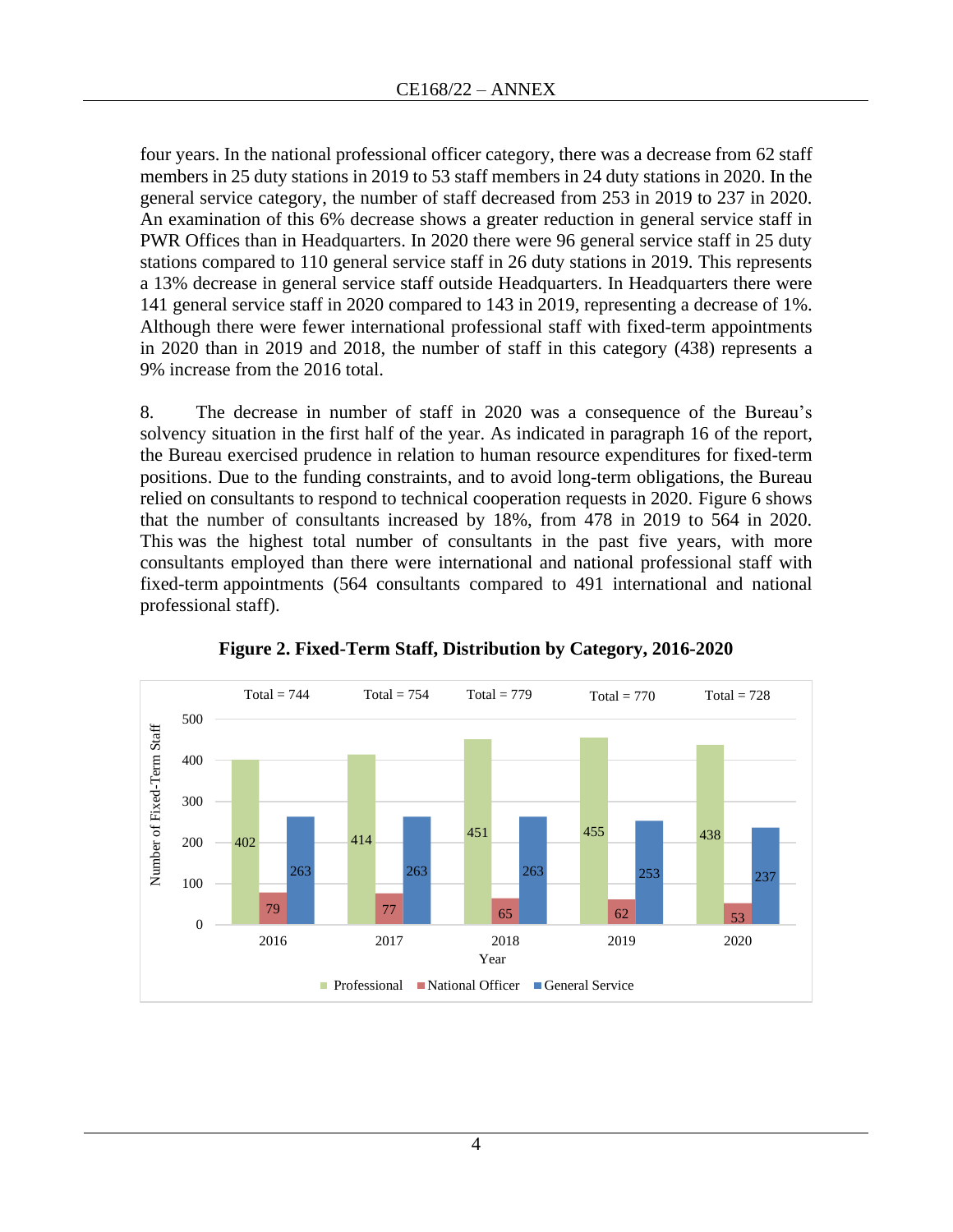| <b>Country</b>                      | <b>Duty Station</b> | Professional             | <b>National</b><br><b>Officer</b> | <b>General</b><br><b>Service</b> | <b>Total</b>     |
|-------------------------------------|---------------------|--------------------------|-----------------------------------|----------------------------------|------------------|
| Anguilla                            | The Valley          | 1                        | $\boldsymbol{0}$                  | $\boldsymbol{0}$                 | 1                |
| Argentina                           | <b>Buenos Aires</b> | $\overline{2}$           | $\mathbf{1}$                      | $\overline{4}$                   | 7                |
| <b>Bahamas</b>                      | Nassau              | $\sqrt{2}$               | $\mathbf{1}$                      | $\boldsymbol{0}$                 | 3                |
| <b>Barbados</b>                     | Bridgetown          | 12                       | $\mathbf{1}$                      | 6                                | 19               |
| <b>Belize</b>                       | <b>Belize City</b>  | 3                        | $\mathbf{1}$                      | $\mathbf{1}$                     | 5                |
| Bolivia                             | La Paz              | 6                        | $\mathbf{1}$                      | $\overline{4}$                   | 11               |
|                                     | <b>Brasilia</b>     | 5                        | 14                                | $\,$ 8 $\,$                      | 27               |
| <b>Brazil</b>                       | Rio de Janeiro      | 9                        | 5                                 | 5                                | 19               |
|                                     | São Paulo           | $\mathbf{1}$             | $\mathbf{1}$                      | $\boldsymbol{0}$                 | $\boldsymbol{2}$ |
| Chile                               | Santiago            | $\overline{3}$           | $\mathbf{1}$                      | 3                                | $\overline{7}$   |
| Colombia                            | Bogotá              | 6                        | $\overline{c}$                    | $\overline{4}$                   | 12               |
| Costa Rica                          | San José            | 3                        | $\mathbf{1}$                      | $\overline{c}$                   | 6                |
| Cuba                                | Havana              | $\mathbf{1}$             | $\boldsymbol{0}$                  | $\boldsymbol{0}$                 | $\mathbf{1}$     |
| Dominica                            | Roseau              | $\,1$                    | $\boldsymbol{0}$                  | $\boldsymbol{0}$                 | 1                |
| Dominican Republic                  | Santo Domingo       | 6                        | 1                                 | $\mathfrak{Z}$                   | 10               |
| Ecuador                             | Quito               | $\overline{\mathcal{L}}$ | $\overline{2}$                    | $\overline{c}$                   | 8                |
| El Salvador                         | San Salvador        | $\overline{4}$           | $\boldsymbol{0}$                  | $\sqrt{2}$                       | 6                |
| Grenada                             | St George's         | $\mathbf{1}$             | $\boldsymbol{0}$                  | $\mathbf 0$                      | $\mathbf{1}$     |
| Guatemala                           | Guatemala City      | 10                       | $\boldsymbol{0}$                  | $\boldsymbol{7}$                 | 17               |
| Guyana                              | Georgetown          | 3                        | 3                                 | 3                                | $\boldsymbol{9}$ |
| Haiti                               | Port-au-Prince      | 9                        | $\boldsymbol{0}$                  | 6                                | 15               |
| Honduras                            | Tegucigalpa         | $\overline{7}$           | $\overline{\mathcal{L}}$          | $\sqrt{5}$                       | 16               |
| Jamaica                             | Kingston            | $\sqrt{5}$               | $\mathbf{1}$                      | $\overline{c}$                   | ${\bf 8}$        |
| Mexico                              | Mexico City         | $\overline{7}$           | $\mathbf{1}$                      | $\overline{\mathcal{L}}$         | 12               |
| Nicaragua                           | Managua             | 6                        | 4                                 | 5                                | 15               |
| Panama                              | Panama City         | $\boldsymbol{7}$         | $\overline{c}$                    | $\sqrt{2}$                       | 11               |
| Paraguay                            | Asunción            | 6                        | $\overline{c}$                    | 3                                | 11               |
| Peru                                | Lima                | 13                       | $\mathbf{1}$                      | 5                                | 19               |
| Saint Kitts and Nevis               | <b>Basseterre</b>   | $\mathbf{1}$             | $\boldsymbol{0}$                  | $\boldsymbol{0}$                 | 1                |
| Saint Lucia                         | Castries            | $\mathbf{1}$             | $\boldsymbol{0}$                  | $\boldsymbol{0}$                 | $\mathbf{1}$     |
| Saint Vincent and the<br>Grenadines | Kingstown           | $\mathbf{1}$             | $\boldsymbol{0}$                  | $\boldsymbol{0}$                 | 1                |
| Suriname                            | Paramaribo          | $\mathfrak{Z}$           | $\mathbf{1}$                      | $\boldsymbol{0}$                 | $\boldsymbol{4}$ |
| Trinidad and Tobago                 | Port of Spain       | 6                        | $\boldsymbol{0}$                  | $\overline{c}$                   | 8                |
| United States of America            | Washington, DC      | 272                      | $\boldsymbol{0}$                  | 141                              | 413              |
| Uruguay                             | Montevideo          | $\sqrt{6}$               | $\mathbf{1}$                      | $\sqrt{2}$                       | 9 <sup>1</sup>   |
| Venezuela                           | Caracas             | 5                        | $\mathbf{1}$                      | 6                                | 12               |
| <b>Total</b>                        |                     | 438                      | 53                                | 237                              | 728              |

## **Table 2. Fixed-Term Staff, Distribution by Duty Station and Category, 2020**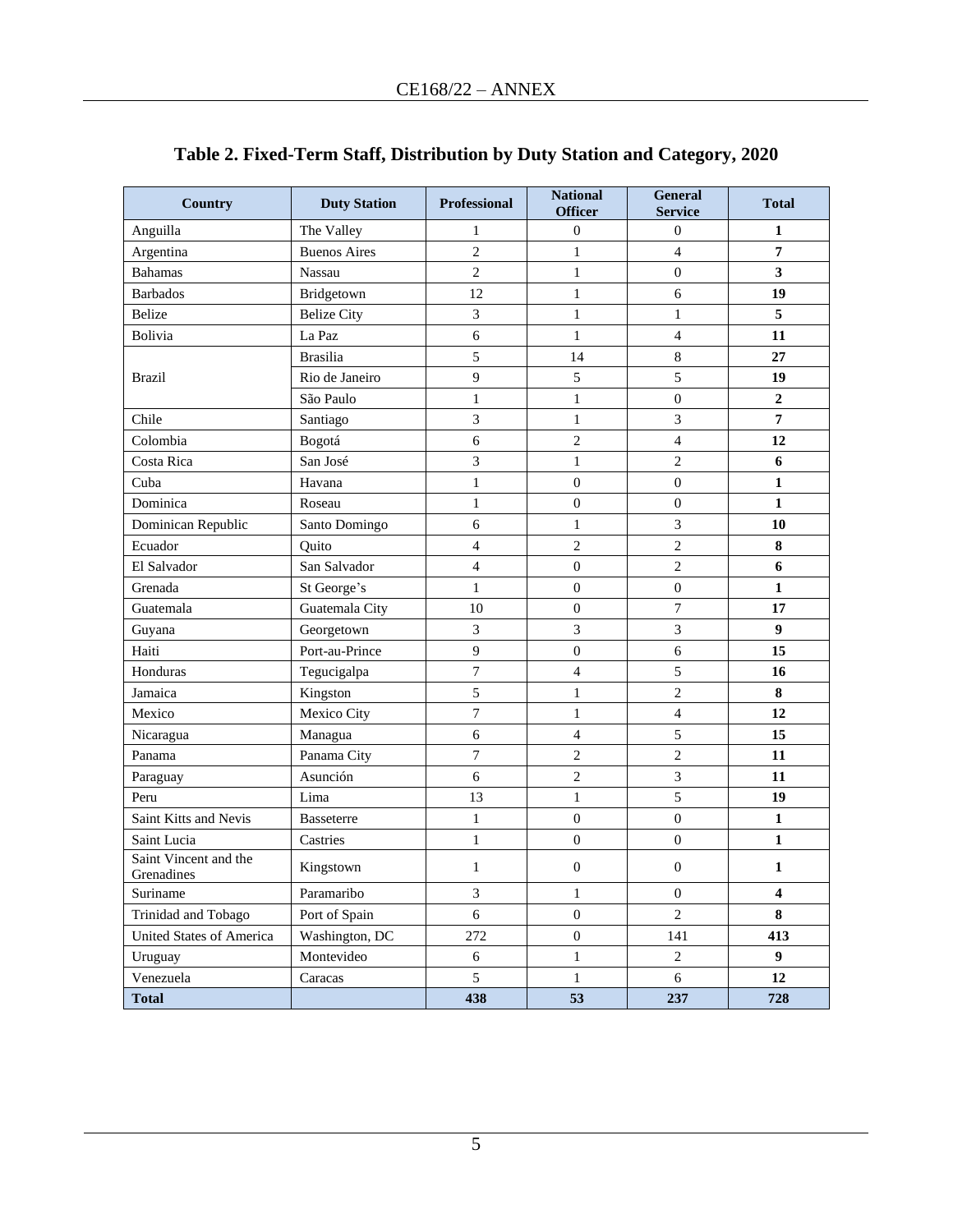*Fixed-Term International Professional and National Officer Staff: Distribution by Nationality*

9. Table 3 provides consolidated information regarding the distribution by nationality of staff in the international professional category with fixed-term appointments. This table excludes staff in the national professional officer category to avoid a misinterpretation of geographic representation. Staff in the national professional officer category are nationals of the country of assignment, so including them in the total count positively skews the representation of nationalities in the Region of the Americas.

| <b>Country of Nationality</b>        | <b>Total</b>   | <b>Country of Nationality</b> | <b>Total</b> | <b>Country of Nationality</b>       | <b>Total</b>   |
|--------------------------------------|----------------|-------------------------------|--------------|-------------------------------------|----------------|
| Argentina                            | 22             | France                        | 10           | Portugal                            | 1              |
| Austria                              |                | Germany                       | 1            | Rwanda                              | $\overline{2}$ |
| <b>Barbados</b>                      | $\overline{2}$ | Guatemala                     | 10           | Saint Vincent and the<br>Grenadines | $\overline{4}$ |
| Belgium                              | 3              | Guyana                        | $\mathbf{1}$ | Singapore                           | $\overline{2}$ |
| Belize                               | 6              | Haiti                         | 3            | Spain                               | 33             |
| Bhutan                               | 1              | Honduras                      | 6            | Suriname                            | $\overline{2}$ |
| <b>Bolivia</b>                       | 3              | India                         |              | Switzerland                         |                |
| <b>Brazil</b>                        | 45             | Ireland                       | 1            | Trinidad and Tobago                 | 6              |
| <b>Burkina Faso</b>                  |                | Italy                         | 8            | Turkey                              |                |
| Canada                               | 8              | Jamaica                       | 9            | <b>United Kingdom</b>               | 12             |
| Chile                                | 12             | Japan                         | 1            | United States of America            | 61             |
| Colombia                             | 43             | Malta                         | 1            | Uruguay                             | 4              |
| Congo, Democratic<br>Republic of the |                | Mexico                        | 12           | Uzbekistan                          |                |
| Costa Rica                           | 9              | Netherlands                   | 4            | Venezuela                           | $\overline{7}$ |
| Cuba                                 | 9              | Nicaragua                     | 8            | <b>Total</b>                        | 438            |
| Dominica                             |                | Panama                        | 3            |                                     |                |
| Dominican Republic                   | 5              | Paraguay                      | 4            |                                     |                |
| Ecuador                              | 13             | Peru                          | 21           |                                     |                |
| El Salvador                          | 9              | Philippines                   | 3            |                                     |                |

#### **Table 3. Fixed-Term International Professional Staff, Distribution by Nationality, 2020**

*Note:* The total number reflects international professional staff with fixed-term appointments only. It does not include staff in the national professional officer or general service categories.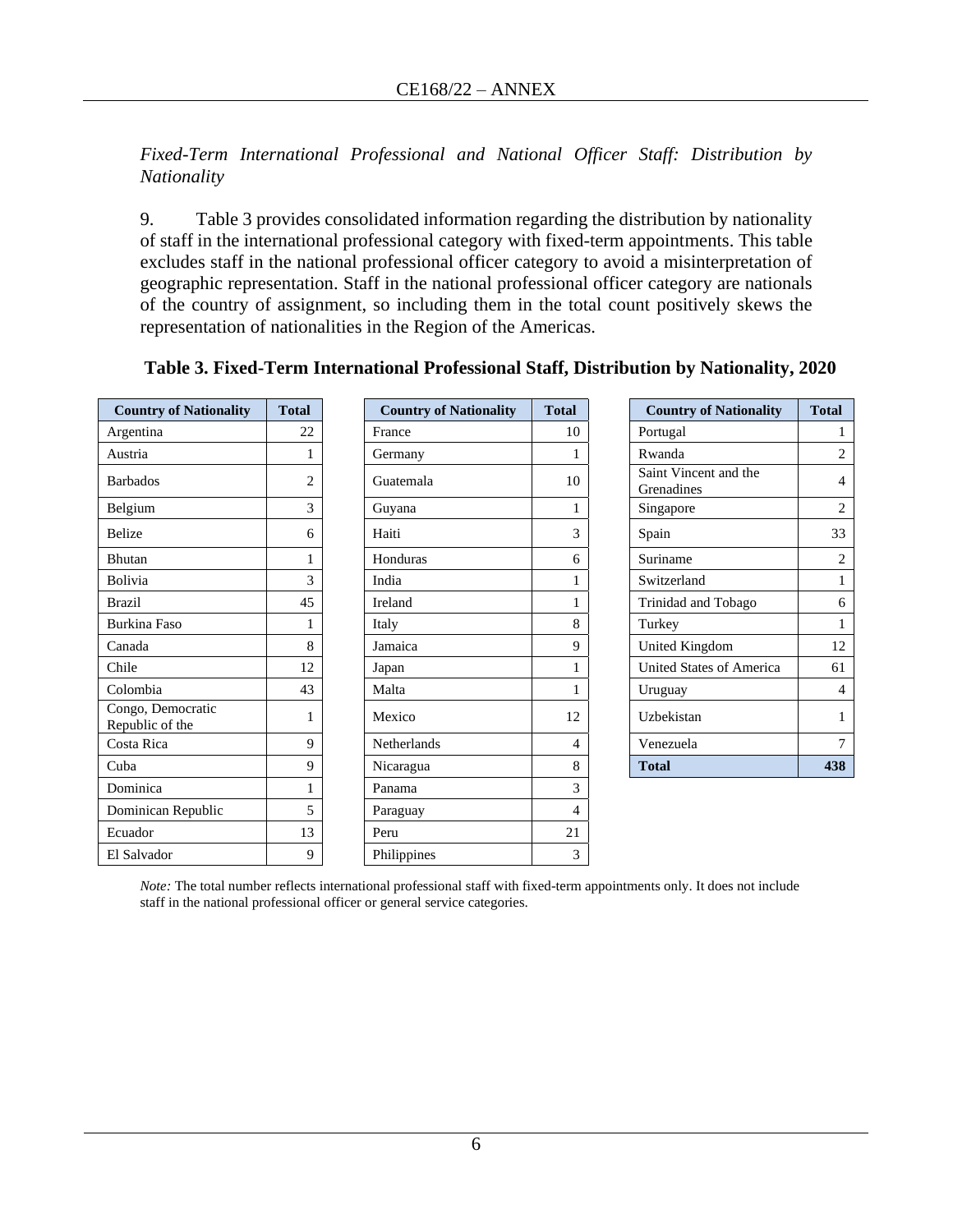### *Fixed-Term International Professional Staff: Mobility*

10. PASB monitors the duration of assignment of staff in the international professional category serving outside Headquarters, to facilitate rotation after five years at the same duty station. In 2020, there were 17 reassignments of international professional staff between PWR Offices and Pan American Centers (Figure 3). There were no reassignments to or from Headquarters.



**Figure 3. Fixed-Term International Professional Staff, Internal Reassignments,** 



11. There were 12 inter-organization movements<sup>4</sup> in 2020, including 10 transfers and two secondments. Seven staff members went from PAHO to another United Nations entity, (six inter-agency transfers and one secondment). Two staff members transferred from PAHO to WHO Headquarters or another WHO region, and one PAHO staff member went on secondment. The Bureau received two staff members on transfer from WHO Headquarters or another WHO region. A review of inter-organization movements over the past five years shows an increase in the movement of PAHO staff to other United Nations entities, from one staff member each year in 2016 and 2017 to four in 2019 and seven in 2020 (Figure 4). Of the six staff members that transferred from PAHO to another United Nations entity, one was at the P2 level, two were at the P3 level, and three were at the P4 level. All six staff members had less than five years of service with the Bureau. While there may be little loss of institutional memory when staff leave before reaching five years of service, such departures may be an indicator of the Bureau's difficulty in retaining qualified staff in the absence of stable funding and the perceived lack of job security.

<sup>&</sup>lt;sup>4</sup> "Inter-organization movements" refers to transfers, secondments, or loans under the Inter-Organization Agreement concerning Transfer, Secondment or Loan of Staff among the Organizations applying the United Nations Common System of Salaries and Allowances.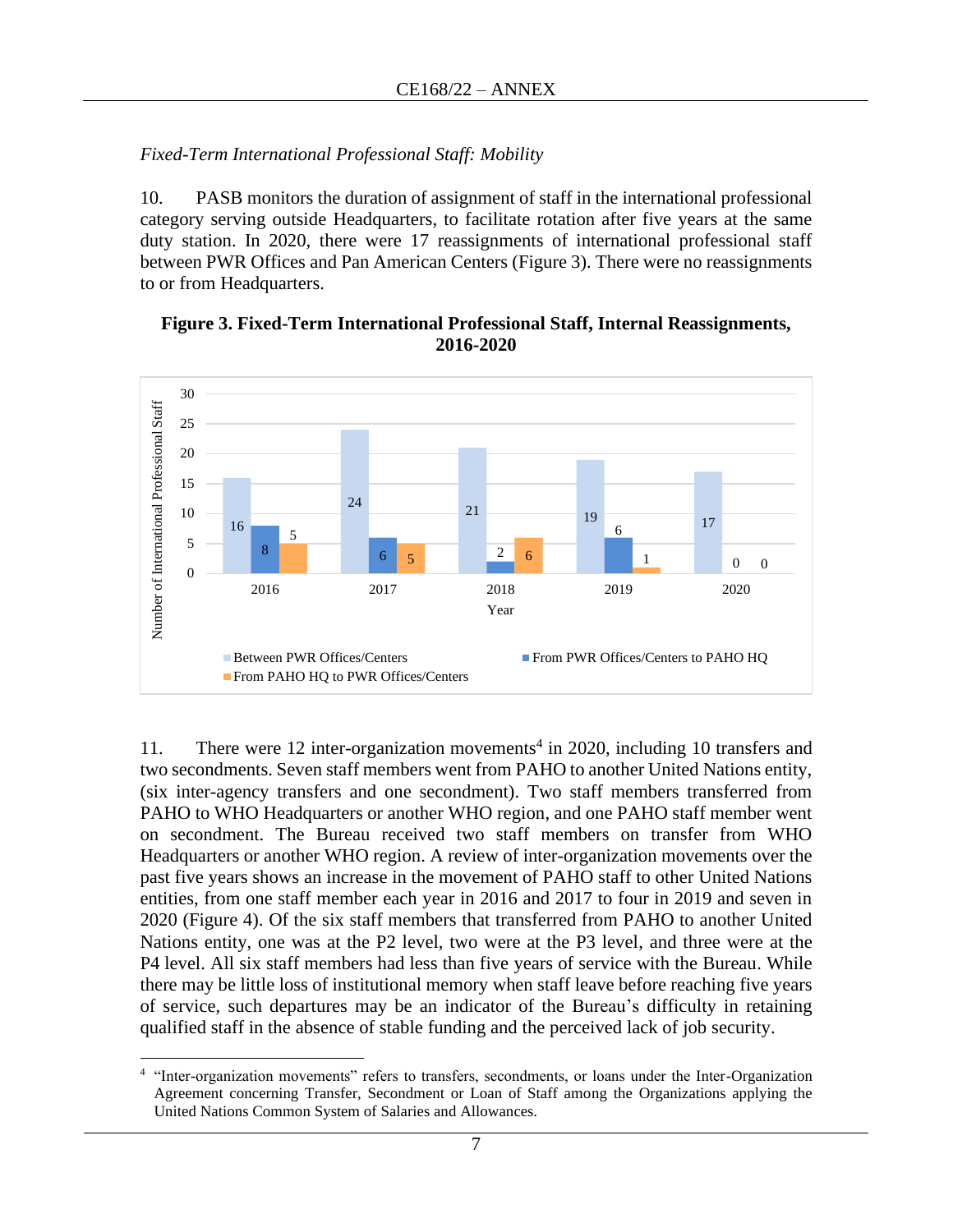

**Figure 4. Fixed-Term International Professional Staff, Transfers, Secondments, and Loans, 2016-2020**

*Fixed-Term International Professional and National Professional Officer Staff: Appointments* 

12. During 2020, 27 vacant positions in the international professional and national professional categories were filled. Of the 27 positions, 24 were positions in the international professional and higher categories, and three were in the national professional officer category. Of the 24 international professional and higher positions, seven were filled through the promotion of internal candidates through competitive selection processes; six were filled by internal candidates who held temporary appointments and were converted to fixed-term appointments upon their selection; nine were filled by external candidates granted fixed-term appointments; and two were filled by persons who joined the Bureau through an inter-agency transfer from WHO. The three national professional officer positions were filled by external candidates. Of the 27 positions, 16 (59%) were filled by men and 11 (41%) were filled by women.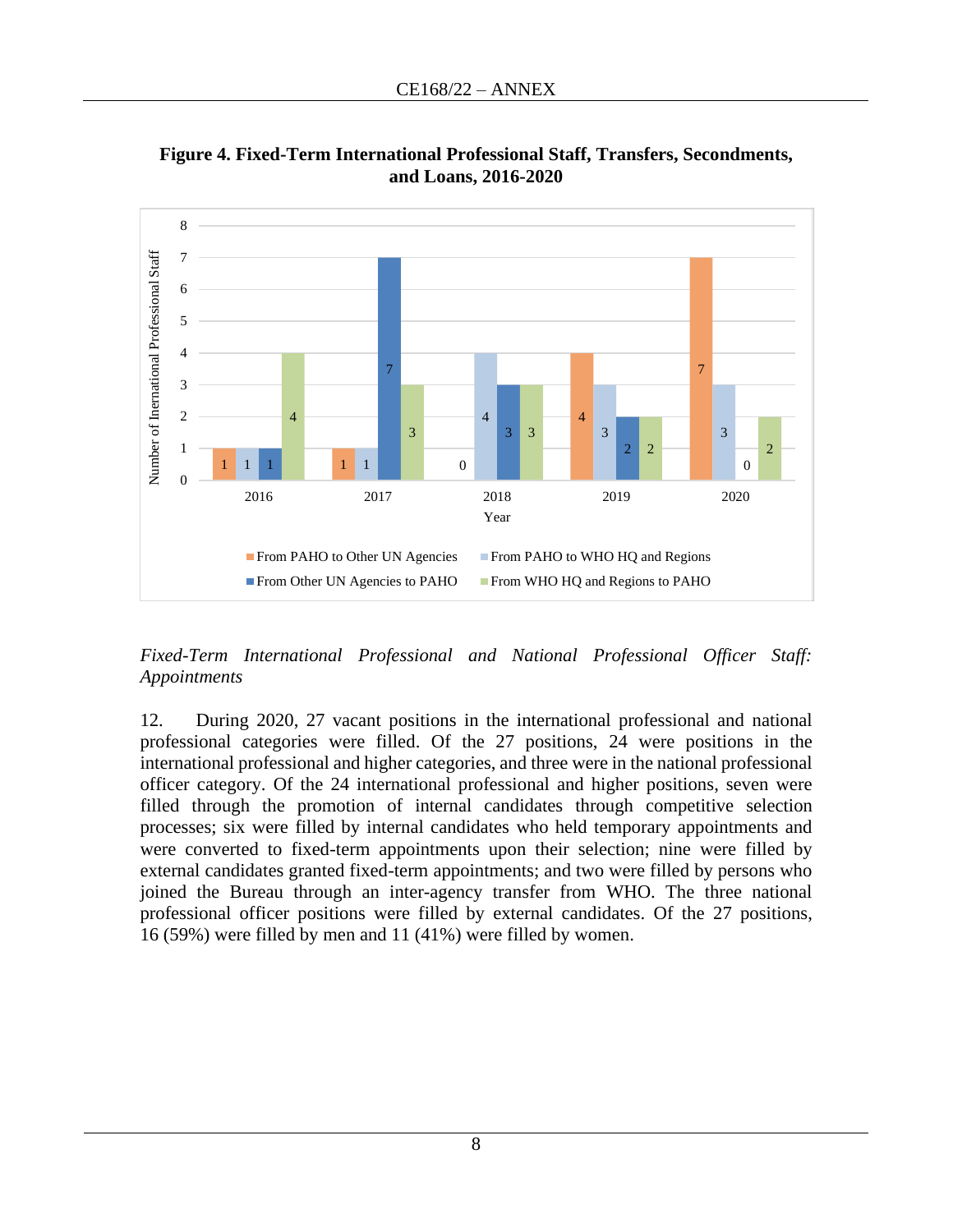13. A review of appointments over the past five years does not demonstrate a trend (Figure 5). The number of male and female appointments increased from 32 in 2016 to 79 in 2018. The selection and recruitment processes were suspended for several months in both 2019 and 2020 due to budget constraints, resulting in 37 appointments in 2019 and 27 appointments in 2020.

#### **Figure 5. Fixed-Term International Professional and National Professional Officer Staff Appointments, Distribution by Sex, 2016-2020**



### **Other Contractual Mechanisms**

14. As of 15 December 2020, PASB had 1,237 individuals working under several non-United Nations personnel contractual mechanisms, compared with 1,223 in 2019, 1,327 in 2018, 1,332 in 2017, and 1,202 in 2016. Personnel located in PWR Offices included 246 agency personnel, 217 ministry staff seconded to PAHO, 92 PASB local employees (national staff/national staff non-post), 291 national consultants, 59 international consultants, and 56 outsourced providers. Personnel located in Headquarters included 18 agency personnel, 58 international consultants, and 38 outsourced providers. PAHO also contracted 156 international consultants and six outsourced providers working off-site (Table 4).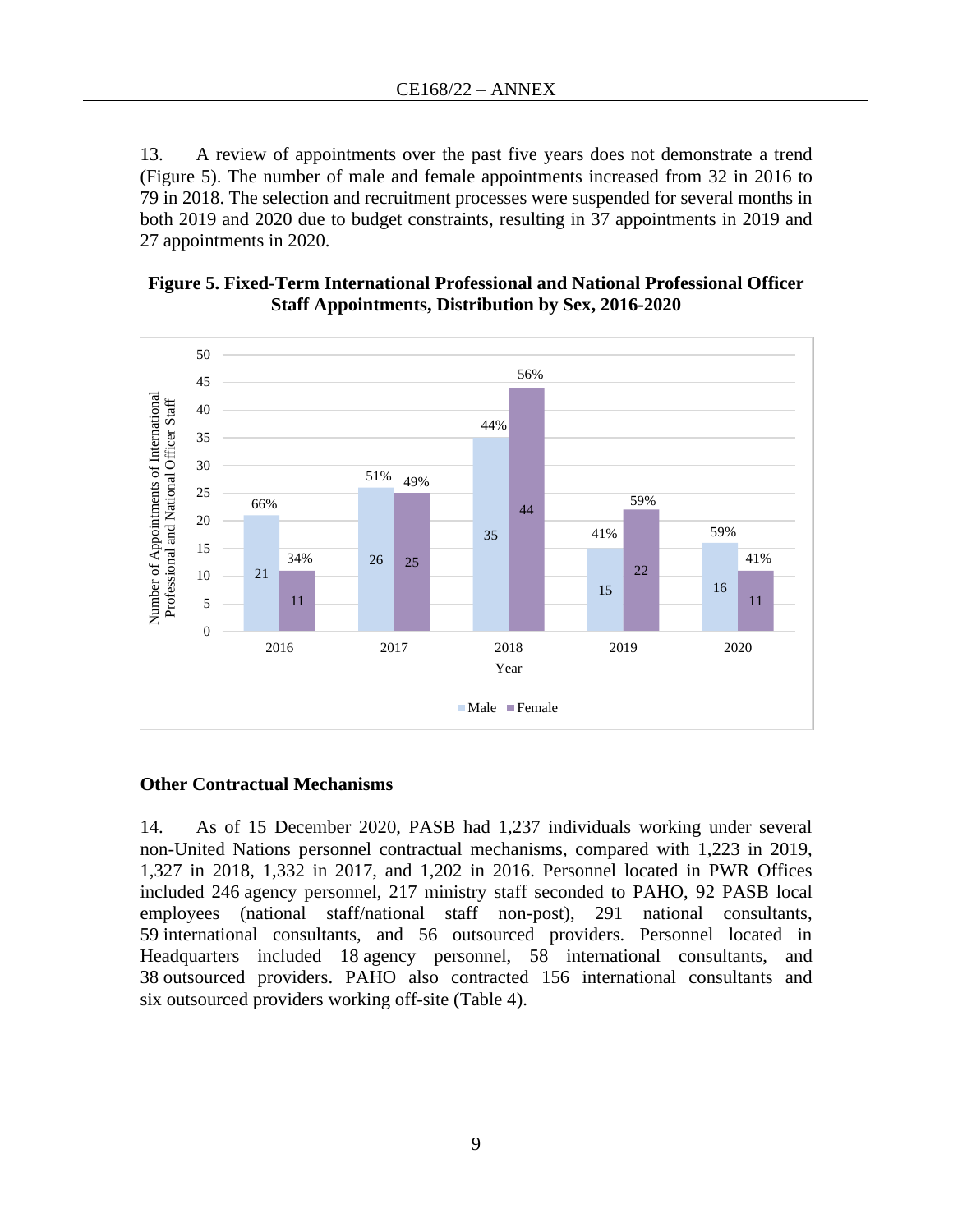### *International and National PAHO Consultants: Distribution by Sex and Contract Type*

15. As of 15 December 2020, PASB had 564 PAHO consultants. PAHO consultants hold non-United Nations professional staff contracts. The nature of the work determines whether the contract type is an international PAHO consultancy or a national PAHO consultancy. In 2020, women made up 60% of all consultants (Table 4).

16. In 2020, there were 156 international PAHO consultants (IPCs) working in Headquarters and 58 working off-site. Women held 60% of the IPC contracts in Headquarters. In PWR Offices and Pan American Centers there were 59 IPCs and 291 national PAHO consultants (NPCs). Out of the 59 IPCs, 32 (54%) were men and 27 (46%) were women. Of the 291 NPCs, 181 (62%) were women and 110 (38%) were men. In both 2019 and 2020, in PWR Offices and Pan American Centers, there were more men than women holding IPC contracts and more women than men holding NPC contracts.

### **Table 4. PAHO Consultants, Distribution by Sex, Organizational Location, and Contract Type, 2020**

|                                  | <b>Headquarters</b> <sup>a</sup> |               |               | <b>PWR Offices/Centers</b> |             |               | All    |               |             |               |               |               |
|----------------------------------|----------------------------------|---------------|---------------|----------------------------|-------------|---------------|--------|---------------|-------------|---------------|---------------|---------------|
| <b>Contract Type</b>             | <b>Male</b>                      | $\frac{0}{0}$ | <b>Female</b> | $\frac{0}{0}$              | <b>Male</b> | $\frac{0}{0}$ | Female | $\frac{0}{0}$ | <b>Male</b> | $\frac{0}{0}$ | <b>Female</b> | $\frac{0}{0}$ |
| International PAHO<br>Consultant | 85                               | 40%           | 129           | 60%                        | 32          | 54%           | 27     | 46%           | 117         | 43%           | 156           | 57%           |
| National PAHO<br>Consultant      |                                  |               |               |                            | 10          | 38%           | 181    | 62%           | 110         | 38%           | 181           | 62%           |
| <b>Total</b>                     | 85                               | 40%           | 129           | 60%                        | 142         | 41%           | 208    | 59%           | 227         | 40%           | 337           | 60%           |

<sup>a</sup> The totals reported in Headquarters include personnel working off-site (remotely).

17. When one compares the total number of international and national professional staff with fixed-term appointments and temporary appointments with the total number of consultants over the past five years, it is clear that there were similar levels of consultants and staff members in 2017, 2018, and 2020 (Table 5). Though the number of consultants may fluctuate throughout the year, the heavy reliance on the hiring of consultants is often the result of financial constraints that prevent the Bureau from hiring sufficient professional staff to meet the demand for technical cooperation and respond to emergencies.